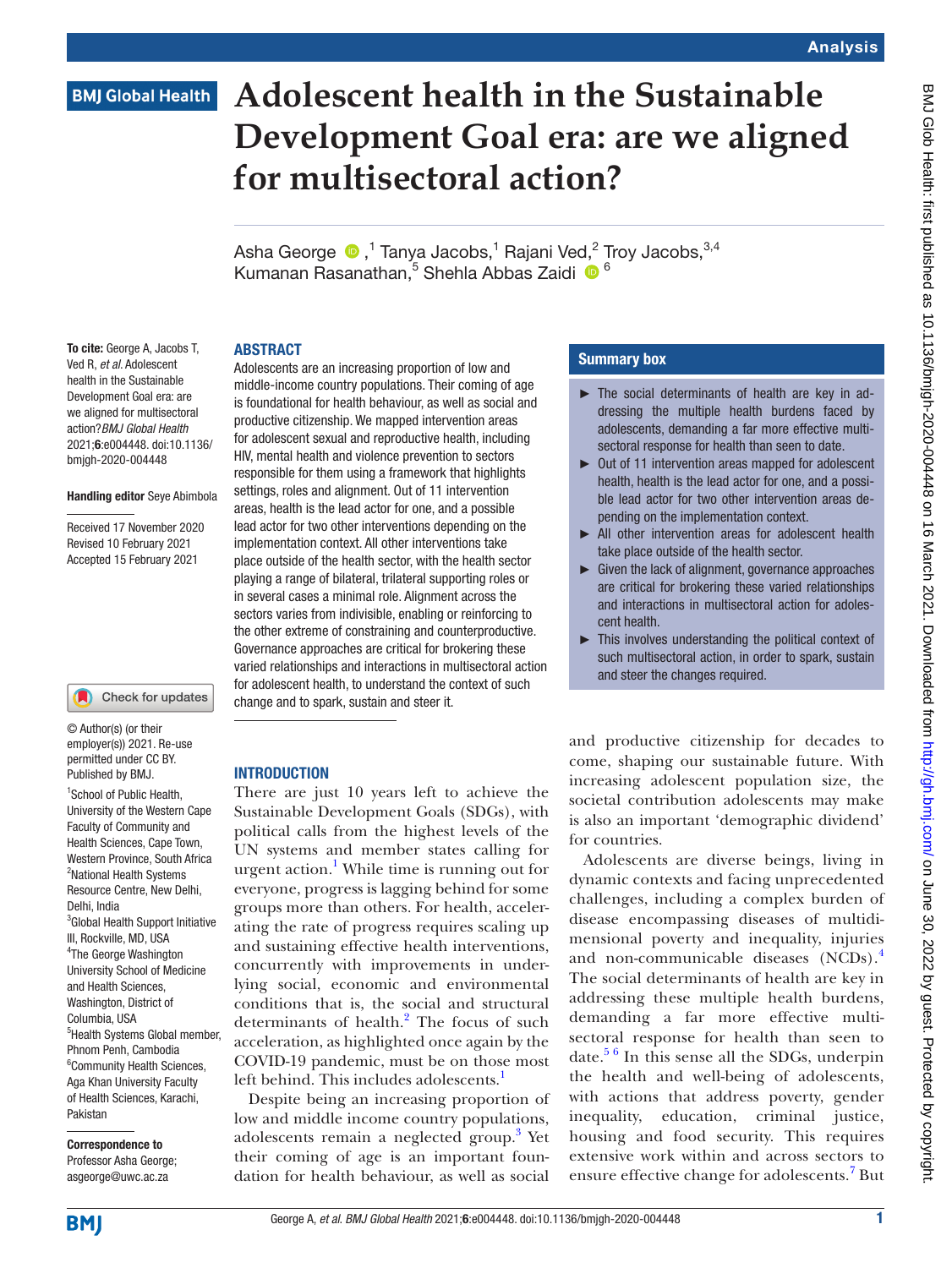<span id="page-1-0"></span>

| <b>Table 1</b>       | Typology for evaluating roles in multisectoral collaboration for health adapted from Rasanathan et $a^{28}$                                 |
|----------------------|---------------------------------------------------------------------------------------------------------------------------------------------|
| <b>Health role</b>   | Interpretation                                                                                                                              |
| Lead                 | Activity is part of the core mandate of health, collaboration with other sectors is essential for health to<br>deliver on its core mandate. |
| Bilateral/trilateral | Collaboration is required between two or more sectors to coproduce benefits, manage risks and to<br>maximise health benefits.               |
| Supporting           | Collaboration involves initiatives that tackle structural determinants driving health inequalities.                                         |
| Minimal              | Other sector's core mandates have spill over effects for health.                                                                            |

do we understand the implications of what that means for Ministries of Health?

As part of the Countdown 2030 Drivers Technical Working Group, we reviewed the evidence base for adolescent health interventions $8-13$  by drawing from leading reports $3^{14}$  and existing systematic reviews. By intervention, we mean actions that have a direct or indirect effect on health implemented as projects, programmes or policies. Given the breadth of adolescent health, we focused on three tracer health areas (sexual and reproductive health including HIV, mental health and violence prevention) that make up key aspects of the burden of disease for adolescents and that involve varied actors. We map who is responsible for implementing these interventions across seven areas that emerged from our analysis of the systematic reviews as distinct approaches and settings for adolescent health. Our analysis examines the settings, roles and alignments of different sectors to support multisectoral action for adolescent health within these tracer areas in the SDG era (tables [1 and 2\)](#page-1-0). In doing so, our analysis aims to enable a more nuanced understanding of not only the synergies gained, but also the tensions and precariousness of multisectoral collaboration, and the approaches needed to overcome the challenges involved.<sup>[15 16](#page-6-7)</sup> By taking stock of what is known and mapping the types of responses required, we flag the importance of not just technical responses but particularly those that take a governance approach to facilitate the different types of relationships and interactions involved in brokering multisectoral collaboration for adolescent health.<sup>17</sup>

#### ADOLESCENT HEALTH: ARE WE ALIGNED FOR TRANSFORMATIVE ACTION?

Out of the seven intervention approaches or settings mapped out by our reading of evidence reviews, health is the lead actor for one: the provision of adolescent friendly health services which occurs within health facilities [\(table](#page-2-0) 3). It is also a possible lead actor for individual and family based interventions depending on the implementation context. For example, clinical services ranging from therapeutic counselling and voluntary medical male circumcision are a core mandate of the health sector, where health has a lead role.

However, even the success of voluntary male adolescent medical circumcision rests not just on the clinical service provided, but also in how it is coordinated with the education sector, local government and communities often led by traditional leaders. In this sense the enabling context is coproduced with the health sector. Similarly, mental health interventions for adolescents at individual and family level are coproduced by health with social development, education and sports sectors.

In contrast, violence prevention measures that are aimed at individual adolescents, their families or social groups, are largely the core business of other sectors such as social development, police and education. While vocational training and community policing initiatives aimed at reducing community violence have positive spillover effects for health, health is usually a minimal actor in such endeavours. Similarly, control of tobacco and smoking in adolescents may rest with local government and education sectors, with little involvement of those in the health sector.<sup>[18](#page-6-9)</sup>

|               | Table 2 Typology for evaluating alignment for multisectoral collaboration adapted from Nilsson et al <sup>30</sup> |
|---------------|--------------------------------------------------------------------------------------------------------------------|
| Alignment     | Interpretation                                                                                                     |
| Indivisible   | Inextricably linked to the achievement of another goal.                                                            |
| Reinforcing   | Aids the achievement of another goal.                                                                              |
| Enabling      | Creates conditions that further another goal.                                                                      |
| Neutral       | No significant or negative interactions.                                                                           |
| Constraining  | Limits options on another goal.                                                                                    |
| Counteracting | Clashes with another goal.                                                                                         |
| Cancelling    | Makes it impossible to reach another goal.                                                                         |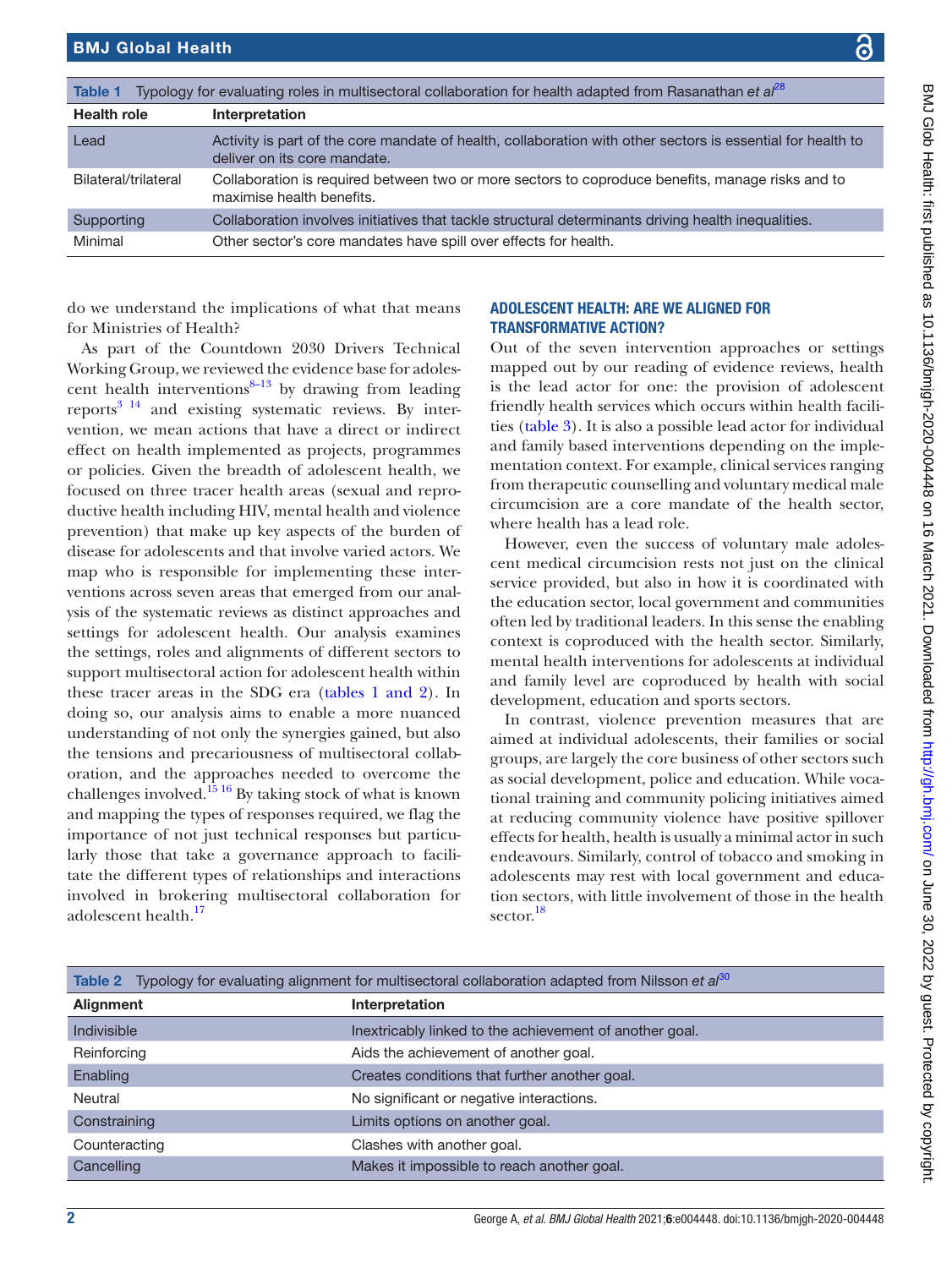| #                 | Intervention approaches/settings                                                                                                                                                                                                                                                                                        | Health issues                                                           | Health sector role and actors                                                                                                                                                                                                                                                                                                                                                                                                                                                                                                                                                                                                | Alignment                                                                                                                                                                                                                                                                                                                                                                  |
|-------------------|-------------------------------------------------------------------------------------------------------------------------------------------------------------------------------------------------------------------------------------------------------------------------------------------------------------------------|-------------------------------------------------------------------------|------------------------------------------------------------------------------------------------------------------------------------------------------------------------------------------------------------------------------------------------------------------------------------------------------------------------------------------------------------------------------------------------------------------------------------------------------------------------------------------------------------------------------------------------------------------------------------------------------------------------------|----------------------------------------------------------------------------------------------------------------------------------------------------------------------------------------------------------------------------------------------------------------------------------------------------------------------------------------------------------------------------|
|                   | Adolescent-friendly health services<br>at health facilities <sup>11 19 31</sup>                                                                                                                                                                                                                                         | Reproductive Health<br>and Rights (SRHR)<br>Mental health<br>Sexual and | Health sector as lead actor as service provision<br>in health facilities is its core mandate.                                                                                                                                                                                                                                                                                                                                                                                                                                                                                                                                | health or constraining if there are not clear systems for referral<br>between the sectors. Good adolescent health services are an<br>justice system and peer led networks reinforce the impact of<br>Referral linkages between health, education, social services,<br>enabling factor supporting non-health goals such as school<br>retention.                             |
| $\mathbf{\Omega}$ | Digital individual and group<br>Individual-based/family-based<br>behavioural interventions<br>Therapeutic counselling<br>Voluntary medical male<br>Parenting programmes<br>circumcision (VMMC)<br>Vocational training<br>interventions <sup>8</sup> <sup>11</sup> <sup>1932</sup><br>Peer mentoring<br>$\blacktriangle$ | Violence prevention<br>Mental Health<br><b>SRHR</b>                     | minimal actor depending on the intervention or<br>effects for health, which is a minimal actor.<br>Violence prevention interventions that are<br>the core business of social development,<br>Health sector as a lead, bilateral/trilateral or<br>health, education, local government and<br>VMMC interventions are coproduced by<br>interventions are coproduced by health,<br>Clinical services are a core mandate for<br>education, police, has positive spillover<br>social development, education, sports.<br>Mental health individual/family based<br>community/traditional leadership.<br>health.<br>context<br>Δ<br>Δ | if lack of shared vision between various sectors or if other<br>understanding of roles and responsibilities, counteracting<br>harmful social norms and practices continue or increase.<br>sectors are not effective in preventing violence or when<br>Collaboration is reinforcing or enabling, but could also<br>be constraining if there are not clear referral systems, |
| က                 | Prevention of violence, bullying<br>School based interventions <sup>891119</sup><br>Provision of health services<br>Health promotion including<br>Mental health group based<br>comprehensive sexuality<br>interventions<br>education                                                                                    | Violence prevention<br>Mental health<br><b>SRHR</b>                     | Health and education sector as bilateral/trilateral<br>School-based interventions are coproduced<br>actors for school based interventions<br>by health and education                                                                                                                                                                                                                                                                                                                                                                                                                                                         | could also be constraining when education and health is not<br>sectors could be categorised as reinforcing or enabling but<br>aligned, or counteracting if broader societal contexts are<br>Collaboration between health and education and other<br>harmful, particularly with regards to gender.                                                                          |
| 4                 | Delivering HIV testing, condoms<br>as well as other health services<br>Vocational training<br>Youth centres <sup>11</sup><br>Recreation<br>$\blacktriangle$                                                                                                                                                             | <b>SRHR</b>                                                             | minimal actor depending on the intervention and<br>other sectors when delivering health services<br>Health is a minimal actor when other sectors<br>Youth centres are coproduced by health and<br>Health sector as a bilateral/trilateral partner or<br>core business has positive spillover effects<br>for health.<br>context                                                                                                                                                                                                                                                                                               | Collaboration between actors could be described as enabling<br>also be constraining if policies and programmes not aligned.<br>or reinforcing as provision of services through youth centres<br>could contribute to goals of various actors, however it could                                                                                                              |

<span id="page-2-0"></span>3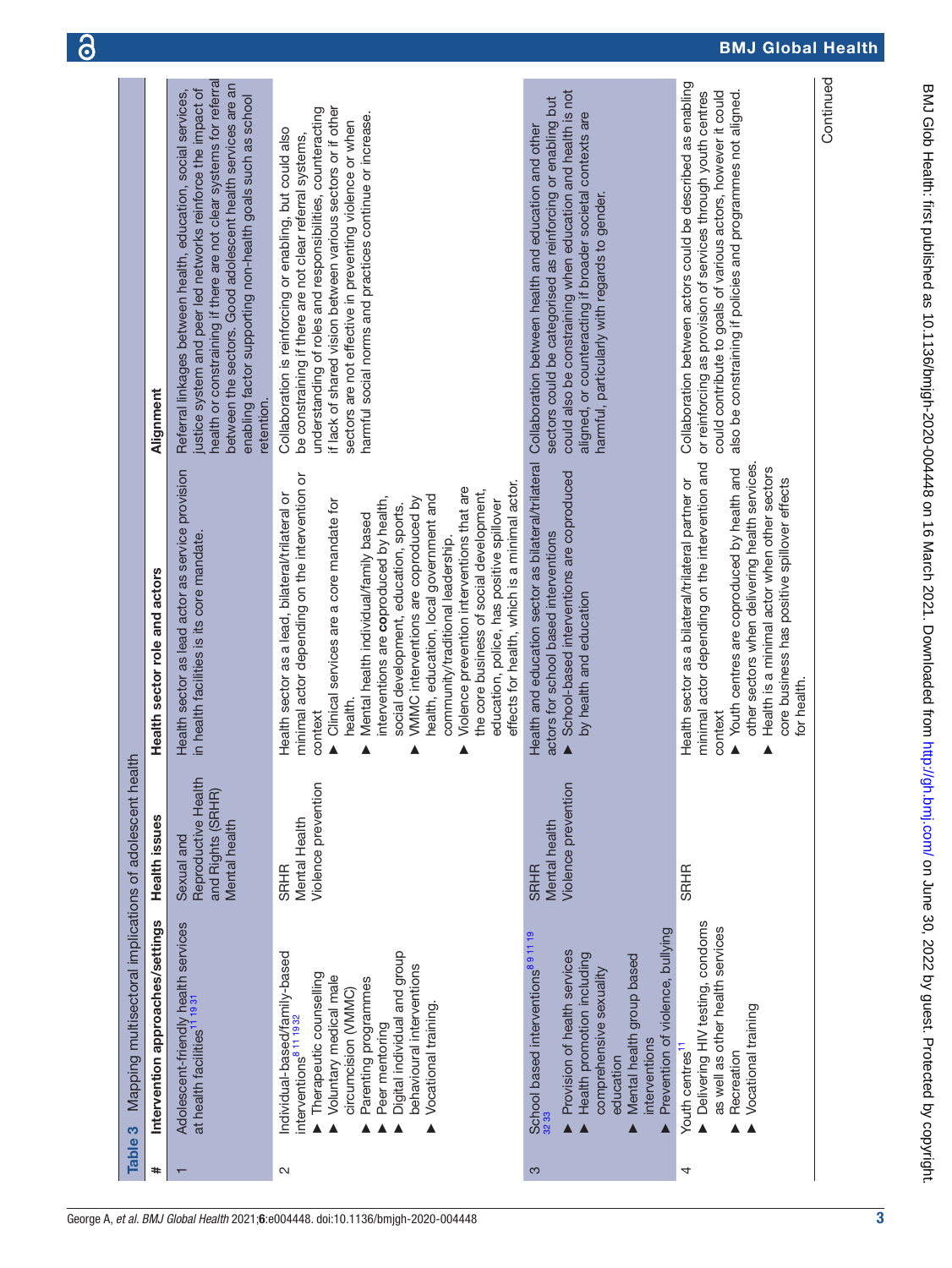| )<br>-<br>-                                                                                                                                                                                                    |
|----------------------------------------------------------------------------------------------------------------------------------------------------------------------------------------------------------------|
|                                                                                                                                                                                                                |
| Phy Library.                                                                                                                                                                                                   |
|                                                                                                                                                                                                                |
|                                                                                                                                                                                                                |
|                                                                                                                                                                                                                |
|                                                                                                                                                                                                                |
|                                                                                                                                                                                                                |
|                                                                                                                                                                                                                |
|                                                                                                                                                                                                                |
|                                                                                                                                                                                                                |
|                                                                                                                                                                                                                |
|                                                                                                                                                                                                                |
|                                                                                                                                                                                                                |
|                                                                                                                                                                                                                |
|                                                                                                                                                                                                                |
|                                                                                                                                                                                                                |
|                                                                                                                                                                                                                |
|                                                                                                                                                                                                                |
|                                                                                                                                                                                                                |
|                                                                                                                                                                                                                |
|                                                                                                                                                                                                                |
|                                                                                                                                                                                                                |
|                                                                                                                                                                                                                |
|                                                                                                                                                                                                                |
| בייה המוכר בהסתונה והמנה המסתונה המוכרת המוכרת המוכרת המוכרת המוכרת המוכרת המוכרת המוכרת המוכרת המוכרת המוכרת<br>i:::^+ ハ::トli:トト›ユ ) ハ ユコ ユユロ バア ^::\ト ココココ ココユニロ ハコ ユコ N』コリ コココー ココニニココユリユ fr:ココ トナナフ://スト ト |
|                                                                                                                                                                                                                |
|                                                                                                                                                                                                                |
|                                                                                                                                                                                                                |
|                                                                                                                                                                                                                |
|                                                                                                                                                                                                                |
|                                                                                                                                                                                                                |
|                                                                                                                                                                                                                |
|                                                                                                                                                                                                                |
|                                                                                                                                                                                                                |
|                                                                                                                                                                                                                |
|                                                                                                                                                                                                                |
|                                                                                                                                                                                                                |
| ここ りこっち こうりょう りりて りょう                                                                                                                                                                                          |
|                                                                                                                                                                                                                |
|                                                                                                                                                                                                                |
|                                                                                                                                                                                                                |
|                                                                                                                                                                                                                |
|                                                                                                                                                                                                                |
|                                                                                                                                                                                                                |
|                                                                                                                                                                                                                |
|                                                                                                                                                                                                                |
|                                                                                                                                                                                                                |
|                                                                                                                                                                                                                |
|                                                                                                                                                                                                                |
|                                                                                                                                                                                                                |
|                                                                                                                                                                                                                |
|                                                                                                                                                                                                                |

|   | Continued<br>Table 3                                                                                                                                                                                                                                                                                                                                                              |                                                     |                                                                                                                                                                                                                                                                                                                                                                                                                                                                                                                                                                                                                                                                                                                                                                                                                                            |                                                                                                                                                                                                                                                                                                                                                                                |
|---|-----------------------------------------------------------------------------------------------------------------------------------------------------------------------------------------------------------------------------------------------------------------------------------------------------------------------------------------------------------------------------------|-----------------------------------------------------|--------------------------------------------------------------------------------------------------------------------------------------------------------------------------------------------------------------------------------------------------------------------------------------------------------------------------------------------------------------------------------------------------------------------------------------------------------------------------------------------------------------------------------------------------------------------------------------------------------------------------------------------------------------------------------------------------------------------------------------------------------------------------------------------------------------------------------------------|--------------------------------------------------------------------------------------------------------------------------------------------------------------------------------------------------------------------------------------------------------------------------------------------------------------------------------------------------------------------------------|
| # | Intervention approaches/settings                                                                                                                                                                                                                                                                                                                                                  | Health issues                                       | Health sector role and actors                                                                                                                                                                                                                                                                                                                                                                                                                                                                                                                                                                                                                                                                                                                                                                                                              | Alignment                                                                                                                                                                                                                                                                                                                                                                      |
| 5 | harmful practices, such as female<br>through arts, parent training, child<br>genital mutilation (FGM) and child<br>Changing social norms around<br>Prevention of and response to<br>Community mobilisation <sup>812131932</sup><br>Prevention of violence against<br>early marriage and pregnancy<br>Promotion of mental health<br>adolescent girls<br>social skills)<br>marriage | Violence prevention<br>Mental health<br><b>SRHR</b> | spillover effects for health which is a minimal<br>and traditional/cultural leadership to change<br>development, education, and health sectors<br>Changing gender norms to prevent violence<br>social development, criminal justice, gender<br>school dance, leisure or education activities<br>FGM and Cutting (FGM/C) interventions are<br>supporting or minimal actor depending on the<br>are the core business of other sectors with<br>Gang and street violence prevention, after<br>coproduced by health sector, community<br>against adolescent girls requires support<br>from the health sector for other sectors:<br>Health sector as a bilateral/trilateral sector,<br>interventions are coproduced by social<br>Community based mental health<br>and/or youth development<br>intervention and context<br>social norms<br>actor. | for referral between the sectors or counteracting if a lack of a<br>shared vision or if conflicts with local norms and practices or<br>adolescent health constraining if there are not clear systems<br>Collaboration could be categorised as multisectoral as<br>preventing harmful practices are inextricably linked to<br>when legal and policy environment not supportive. |
| ဖ | Conditional cash transfers <sup>11</sup> (CCTs) SRHR<br>To remain Sexually Transmitted<br>Unconditional cash transfers<br>(UCTs) to adolescents<br>Infections (STI) free<br>To stay in school<br>to adolescents                                                                                                                                                                   |                                                     | actor depending on the intervention and context<br>CCTs are coproduced with health if involving<br>UCTs are the core business of other sectors<br>with spillover effects for health, which is a<br>Health sector as bilateral/trilateral or minimal<br>delivery of health services<br>minimal actor                                                                                                                                                                                                                                                                                                                                                                                                                                                                                                                                        | interventions which include CCTs have a positive contribution<br>enabling for UCTs as better well-being is supported by health<br>to achieving adolescent health goals and outcomes, and<br>Collaboration could be categorised as reinforcing as<br>services indirectly.                                                                                                       |
|   | enrolment and quality of education <sup>20</sup><br>32<br>Improve/retain secondary school                                                                                                                                                                                                                                                                                         | Mental health<br><b>SRHR</b>                        | other sectors with spillover effects for health,<br>school enrolment are the core mandate of<br>Interventions to improve/retain secondary<br>Health sector as a minimal actor<br>which is a minimal actor.                                                                                                                                                                                                                                                                                                                                                                                                                                                                                                                                                                                                                                 | Collaboration could be categorised as enabling as improving<br>framework and cross cutting gender inequality systems.<br>Counteracting when not supported by legal and policy<br>retention in secondary school is inextricably linked to<br>adolescent health goals and outcomes.                                                                                              |
|   |                                                                                                                                                                                                                                                                                                                                                                                   |                                                     |                                                                                                                                                                                                                                                                                                                                                                                                                                                                                                                                                                                                                                                                                                                                                                                                                                            |                                                                                                                                                                                                                                                                                                                                                                                |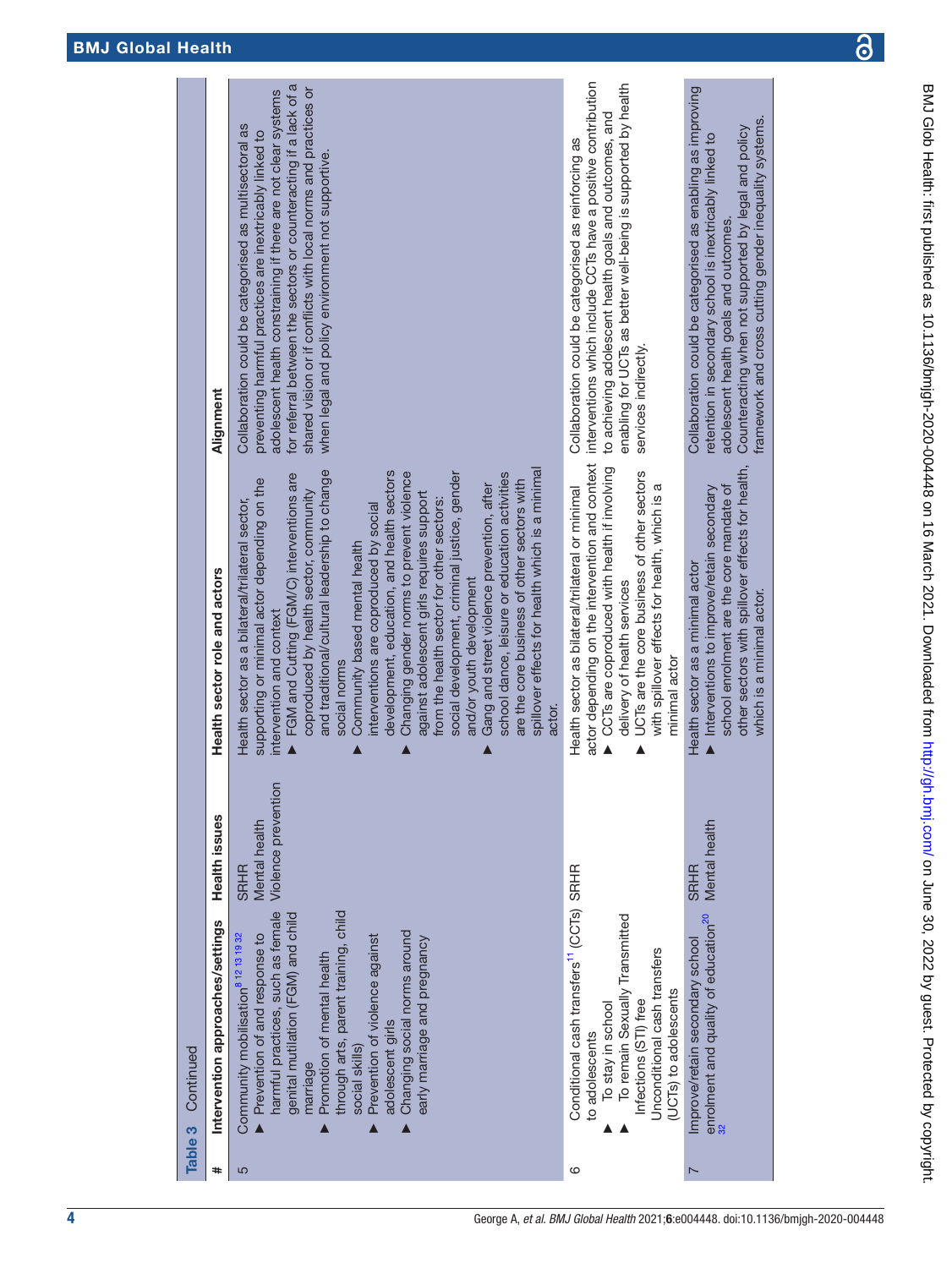In four of the seven intervention approaches or settings (school based interventions, youth centres, community mobilisation and conditional cash transfers), health plays a bilateral or trilateral supporting role as they are involved in coproducing the outcomes. In these kinds of partnerships, roles and responsibilities need to be carefully negotiated, being mindful of the relationships, power and processes at play. However, as mentioned earlier, health may also play a minimal role if the activity is the core mandate of another sector, with benefits for the health sector that are largely through a spillover effect. For example, health benefits enormously from efforts to improve secondary school enrolment and quality of education, $\frac{19}{19}$  $\frac{19}{19}$  $\frac{19}{19}$  but plays a minimal role because these efforts are the core mandate of the education sector.

Not only does the role of the health sector vary significantly from lead, to supporting or minimal, the alignment across sectors is also varied and will be context specific. Across many of the intervention areas and settings, alignment between health and the other sectors is potentially reinforcing or enabling. For example, good adolescent health services support non-health goals such as school retention.<sup>[3](#page-6-2)</sup> Effective vocational training and social safety nets can reduce the risk of poverty and violence and therefore reduce morbidity and mortality from injuries for adolescents.<sup>[20](#page-7-2)</sup>

However, alignment is not always positive. Even with school based health interventions, if referral and value systems are not aligned the sectors could be constraining one another or acting in counteracting ways. For example, policies that expel female adolescents from schools for being pregnant, run counter to ensuring inclusive and enabling support systems for such pregnant school-going adolescent mothers. While we did not find any systematic reviews that evaluated interventions that address the commercial marketing of unhealthy foods, tobacco or addictive substances to adolescents, this is clearly an area where health would be at odds with commercial interests.

### MOVING MULTISECTORAL ACTION FOR ADOLESCENT HEALTH FROM RHETORIC TO REALITY

There is increasing documentation of what supports multisectoral action in health, most particularly from a governance lens. The latter is particularly important given the varied roles and alignment signalled above. We propose that there are four key insights from the governance literature on multisectoral action for health that are critical for unleashing the potential for multisectoral action for adolescent health. These include understanding contexts for change, triggers to spark change, capacities to sustain change and relationships to steer change. $^{21}$ 

### Contexts for change

Multisectoral action is an inherently political endeavour, and therefore, it is critical to understand the contexts in which changing the status quo in favour of multisectoral action for adolescent health takes place. It is critical to map out the different sectors involved, their own hierarchies or power configurations and the interests that drive them. These contextual factors may operate both formally and informally.

In South Africa, no less than six different sectors and related actors published at least 15 adolescent health policies between 2003 and  $2018.<sup>22</sup>$  Within that context the She Conquers campaign, addressing the structural drivers of adolescent girl's vulnerability to HIV, started with valuable political leverage from the former deputy President and now current President. It also sought to capitalise on aligning existing significant donor funding to HIV in South Africa.<sup>[23](#page-7-6)</sup> In Pakistan, the adolescent health agenda is mainly tied to reproductive health focusing on teen pregnancies and undernutrition, supported by scholarly work by a community of academics, clinical doctors and Non-governmental organisations (NGOs) working in maternal and child health. However, adolescent health has not been mainstreamed to other healthcare areas such as tobacco control, NCDs, mental health, missing the opportunity to be framed as a cross-cutting agenda.<sup>[18](#page-6-9)</sup>

A key way of overcoming this complex terrain, including the different starting points involved, is to first understand how different sectors perceive multisectoral collaboration for adolescent health and whether a shared/aligned vision and accountability for common goals can be developed. This foundation is critical for building consensus around mutual goals or framing of the problem and corresponding solutions. In Indonesia, anaemia prevention in adolescent girls was addressed through schools by framing it as a problem affecting school performance and overall well-being, rather than a sexual and reproductive health issue. With this framing it sought buy-in from adolescent girls, teachers and parents as key stakeholders. Evidence on the burden of the problem, the effectiveness and safety of the approach convinced teachers and parents that while it required extra effort it was worthwhile to support the initiative.[24](#page-7-7)

### Triggers to spark change

Changing business as usual takes tremendous effort. It is critical to take advantage of triggers or windows of opportunity that further heighten the urgency of multisectoral collaboration for adolescent health. With the She Conquers campaign key survey findings and research highlighting the transmission pathways and the effects of HIV on the economy and on jobs helped to mobilise political capital. $^{23}$  In Malaysia, promotion of the human papilloma virus (HPV) in schools was triggered by the Ministry of Health responding to the World Health Assembly on cervical cancer. It convened an expert committee which reviewed experience from other countries and costeffectiveness studies in Malaysia.[25](#page-7-8)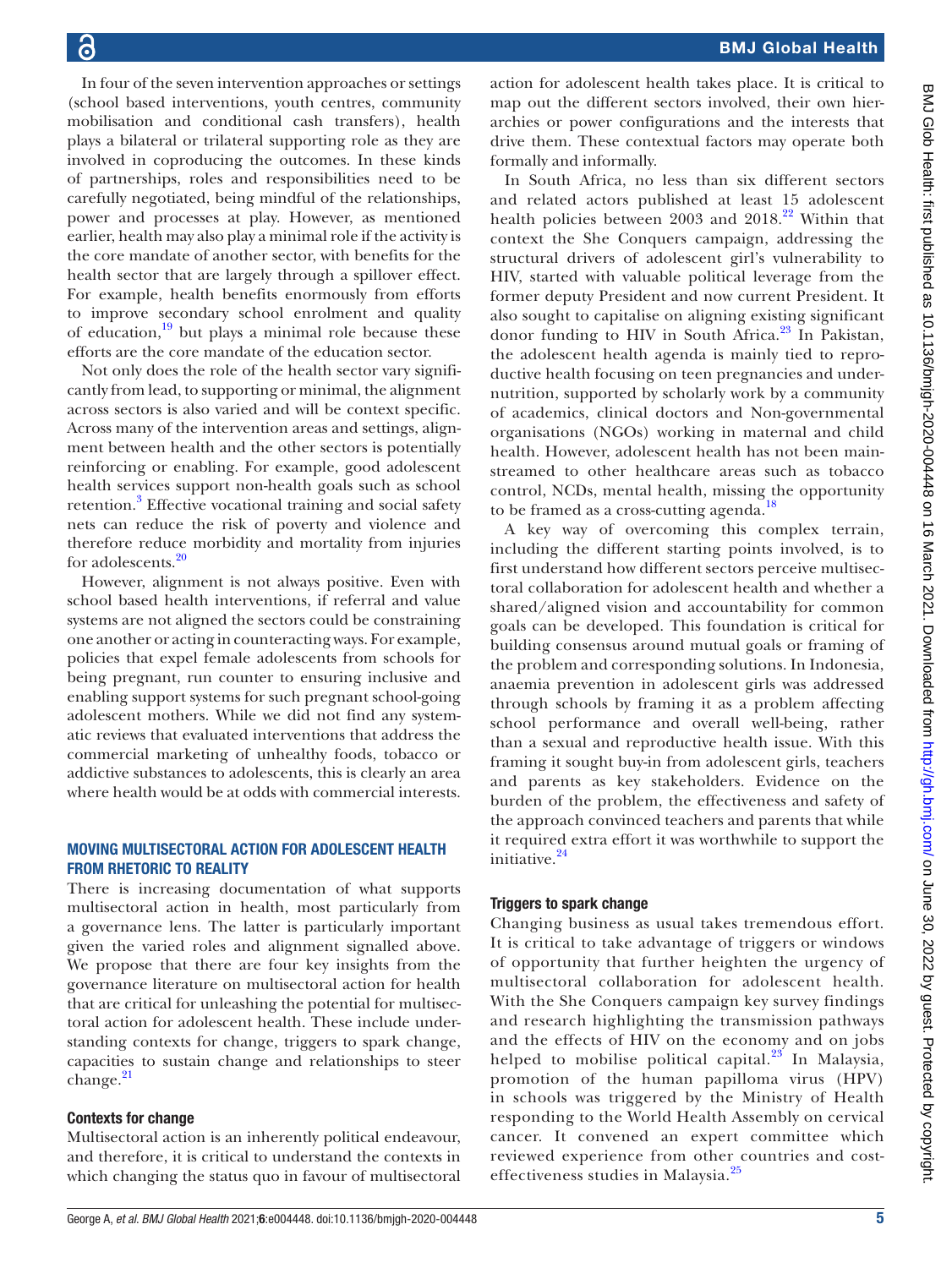#### Capacities to sustain change

Even once mutual goals are arrived at and triggers motivate change, bureaucracies and systems need to have the capability to respond. This includes having designated human resources, management structures and leadership to support that change, with platforms and teams across sectors to implement change resourced with budgets. The ability to monitor multisectoral action for adolescent health and support continuous learning across the sectors involved is also critical.

In Malaysia, the initiative to address anaemia in adolescent girls built on existing platforms and chose a school based approach given the high rates of coverage of health interventions already achieved through this platform. Previously established operation rooms at national, state and district level for other health conditions became a key way to support the HPV immunisation programme.<sup>25</sup> Similarly, in Indonesia the school health programme dates back to 1976 and was already endorsed by four ministries with established hierarchies, authorisations and scheduled meetings in place, making it a strong platform for rolling out HPV vaccines. $24$  Lessons in governing multisectoral action stress the importance of using existing structures, unless there is a compelling reason not to. $26$ 

In the USA, the network that galvanised attention and action on obesity in adolescents (Voices for Healthy Kids) found that investing in dedicated staff trained in stakeholder engagement was critical for fostering strategic relationships, strengthening partner commitments, facilitating fluid communication and building capacity for advocacy. A dedicated portal where grant recipients could access technical assistance providers helped facilitate linkages, but also document and track them. Funding for stakeholder organisations to lead workgroups or taskforces also supported broader coalition building and broader networking.<sup>[27](#page-7-10)</sup>

### Relationships to steer change

Given the complexity of the changes that must be brokered to sustain multisectoral action for adolescent health, it is critical for it to be anchored by relationships underlined by trust and respect to understand divergent needs and ways of working and competencies, including addressing conflicts of interest and managing trade-offs, $26$  to put this into action. Individuals who are able to traverse the boundaries of sectors and institutions—'boundary spanners'—need to build alliances across agencies to problem solve challenges that are unforeseen. For these decisions to be steered in the right direction, they must not only be consultative across sectors, but also include the voice of adolescents as key agents in driving changes that ultimately benefit them.

In the USA, the Voices for Health Kids initiative recruited health equity and social justice leaders were to its strategic advisory committee. Community involvement was critical for goal setting, strategy selection, garnering broader support and once policies were passed, ensuring their implementation. Through this mobilisation community actors successfully sought resources from existing municipal funding streams. Documentation of success stories further sustained engagement. Overtime the forums to share and build mutual interests, supported by dedicated staff, and continuous learning from evaluations and feedback mechanisms, built relationships of trust. One stakeholder reflected that while messy, there is magic in the messy!". $27$ 

Similarly in Malaysia's HPV school initiative, collaborative relationships evolved beyond the original contractual agreements to more a more nimble and effective ecosystem of partnerships between different parts of government, between government and pharma, between government and the media and between government and parents. Trust and credibility were built through evidence based planning and implementation, bolstered with strategic communication across all partners.[25](#page-7-8)

In Indonesia, the success of the school based anaemia prevention programme also was due to relationships built between key actors, even when supported by established mechanisms for coordination. The informal networking supported data sharing and reporting, interest in progress and aided local decision making and accountability for procurement and other matters. Critically, adolescent girls were engaged through multiple phases in the initiative and played a key role in sustaining the initiative given the turnover among teachers.<sup>[24](#page-7-7)</sup>

Ensuring youth engagement is not easy given their heterogeneity and the time and resources required to ensure participation from those most marginalised, as was found in South Africa's She Conquers campaign. Given that the performance of the campaign varied across provinces and districts, experiences and achievements from stronger locations where shared along with materials and lessons learnt at meetings fostering learning across settings.<sup>23</sup> In Pakistan, there are also sharp disconnects between youth engagement initiatives and adolescent health initiatives. Youth engagement is politically championed by the highest level in Pakistan and supported by an increasing number of programmes many of which are managed by youth, however, adolescent health remains an area operationally confined to research and a few donor supported government programmes failing to draw on to youth engagement and discourse platforms.<sup>[18](#page-6-9)</sup>

## **CONCLUSION**

Governance matters and is a priority for the alignment of interventions in the SDG era. Correspondingly, both the technical and political aspects of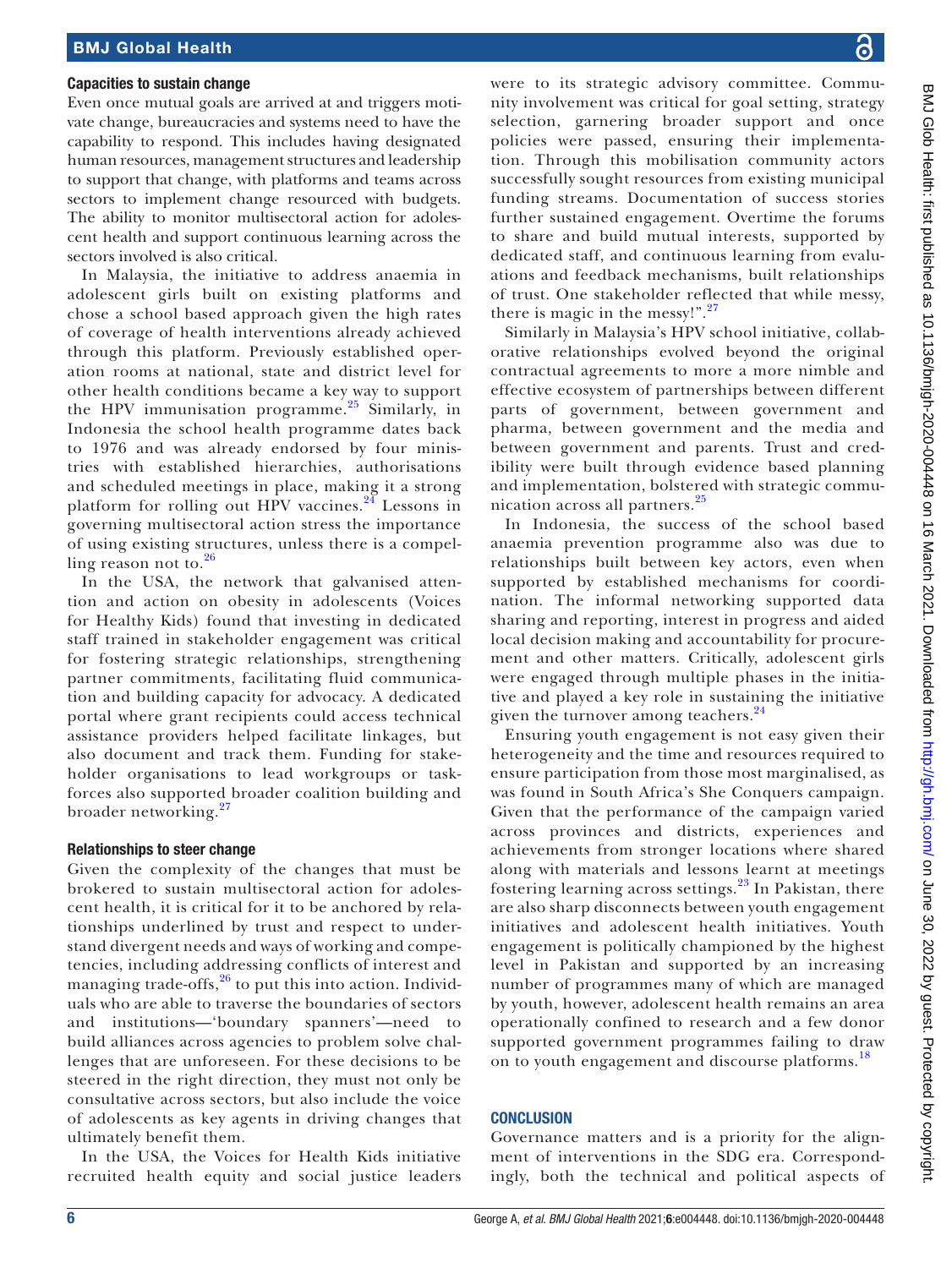multisectoral action for adolescent health must be prioritised. Looking across the evidence-based interventions that address adolescent health, it is clear from our mapping that multisectoral approaches are required for the majority of them although the exact nature of these approaches will vary across contexts. As a consequence, we can no longer treat adolescent health as being mainly the concern of the health sector; sectors ranging from education, social development, transport and communications, water and sanitation, and safety play vital roles. The challenges involved are precisely because health is not always the lead sector supporting multisectoral action for adolescent health in the SDG era and the alignment of sectors is not always positive.

Rasanathan *et*  $a^{28}$  notes that multisectoral collaboration for health is not equivalent to health imperialism. Conventional modes of command and control hierarchy ingrained in Ministries of Health may be particularly ill suited to facilitate multisectoral action for adolescent health involving both public and private health sectors and collaboration with other sectors. To move from rhetoric to reality, we outline key governance lessons critical for supporting multisectoral action by understanding (1) the political ecosystems or contexts for change, (2) triggers to spark change, (3) capacities to sustain change and (4) relationships to steer change. Further research is needed to enhance the understandings of the political ecosystems, mapping stakeholders and institutional architecture and power relations, identifying champions and alliances and reviewing and adapting the typologies noted above.<sup>29</sup> Further, reviewing and building capacity at individual, organisational and systems level for distributed leadership and management and strengthening capacity for collaboration, as well as adolescent-responsive implementation, is needed going forward.

Rather than assume that Ministries of Health are natural leads for adolescent health, explicitly examining the governance implications may help sustain multisectoral action. It takes cognizance of the humility required in addressing the complexities involved and foregrounds the voice of adolescents given that their diversity and agency cannot continue to be ignored.

#### Twitter Asha George [@ashageorge72](https://twitter.com/ashageorge72)

Contributors AG, TaJ and SAZ initially conceptualised the submission with additional inputs from TrJ, KR and RV. TaJ led the extraction of systematic reviews and reports. AG and TaJ developed the main table of analysis. AG drafted the submission. All authors provided inputs. AG finalised the submission.

Funding AG is supported by the South African Research Chair's Initiative of the Department of Science and Technology and National Research Foundation of South Africa (Grant No 82769), the South African Medical Research Council and the Countdown 2030 project funded by the Bill & Melinda Gates Foundation.

Disclaimer Any opinion, finding and conclusion or recommendation expressed in this material is that of the author and funders do not accept any liability in this regard.

Competing interests None declared.

Patient consent for publication Not required.

Provenance and peer review Not commissioned; externally peer reviewed.

Data availability statement Data for this paper included publicly available articles and documents and no additional data was generated. These articles and documents can be made available should that be required.

Open access This is an open access article distributed in accordance with the Creative Commons Attribution 4.0 Unported (CC BY 4.0) license, which permits others to copy, redistribute, remix, transform and build upon this work for any purpose, provided the original work is properly cited, a link to the licence is given, and indication of whether changes were made. See: [https://creativecommons.org/](https://creativecommons.org/licenses/by/4.0/) [licenses/by/4.0/](https://creativecommons.org/licenses/by/4.0/).

#### ORCID iDs

Asha George<http://orcid.org/0000-0002-5968-1424> Shehla Abbas Zaidi <http://orcid.org/0000-0001-7620-9247>

#### **REFERENCES**

- <span id="page-6-0"></span>Sherr L, Cluver L, Desmond C, et al. A new vehicle to accelerate the un sustainable development goals. *[Lancet Glob Health](http://dx.doi.org/10.1016/S2214-109X(20)30103-0)* 2020;8:e637–8.
- <span id="page-6-1"></span>2 Countdown to 2030 Collaboration. Countdown to 2030: tracking progress towards universal coverage for reproductive, maternal, newborn, and child health. *[Lancet](http://dx.doi.org/10.1016/S0140-6736(18)30104-1)* 2018;391:1538–48.
- <span id="page-6-2"></span>3 Patton GC, Sawyer SM, Santelli JS, *et al*. Our future: a Lancet Commission on adolescent health and wellbeing. *[The Lancet](http://dx.doi.org/10.1016/S0140-6736(16)00579-1)* 2016;387:2423–78.
- <span id="page-6-3"></span>4 Azzopardi PS, Hearps SJC, Francis KL, *et al*. Progress in adolescent health and wellbeing: tracking 12 headline indicators for 195 countries and territories, 1990-2016. *[Lancet](http://dx.doi.org/10.1016/S0140-6736(18)32427-9)* 2019;393:1101–18.
- <span id="page-6-4"></span>5 Kuruvilla S, Hinton R, Boerma T, *et al*. Business not as usual: how multisectoral collaboration can promote transformative change for health and sustainable development. *[BMJ](http://dx.doi.org/10.1136/bmj.k4771)* 2018;363:k4771.
- 6 Lo Forte C, Plesons M, Branson M, *et al*. What can the global movement to end child marriage learn from the implementation of other multi-sectoral initiatives? *[BMJ Glob Health](http://dx.doi.org/10.1136/bmjgh-2019-001739)* 2019;4:e001739–7.
- <span id="page-6-5"></span>7 Clark H, Coll-Seck AM, Banerjee A. A future for the world's children? A WHO–UNICEF–Lancet Commission. *Lancet* 2020.
- <span id="page-6-6"></span>8 Salam RA, Das JK, Lassi ZS, *et al*. Adolescent health interventions: conclusions, evidence gaps, and research priorities. *[J Adolesc](http://dx.doi.org/10.1016/j.jadohealth.2016.05.006)  [Health](http://dx.doi.org/10.1016/j.jadohealth.2016.05.006)* 2016;59:S88–92.
- 9 Salam RA, Faqqah A, Sajjad N, *et al*. Improving adolescent sexual and reproductive health: a systematic review of potential interventions. *[J Adolesc Health](http://dx.doi.org/10.1016/j.jadohealth.2016.05.022)* 2016;59:S11–28.
- 10 Das JK, Salam RA, Arshad A, *et al*. Interventions for adolescent substance abuse: an overview of systematic reviews. *[J Adolesc](http://dx.doi.org/10.1016/j.jadohealth.2016.06.021)  [Health](http://dx.doi.org/10.1016/j.jadohealth.2016.06.021)* 2016;59:S61–75.
- <span id="page-6-10"></span>11 Napierala Mavedzenge SM, Doyle AM, Ross DA. Hiv prevention in young people in sub-Saharan Africa: a systematic review. *[Journal of](http://dx.doi.org/10.1016/j.jadohealth.2011.02.007)  [Adolescent Health](http://dx.doi.org/10.1016/j.jadohealth.2011.02.007)* 2011;49:568–86.
- 12 Ellsberg M, Ullman C, Blackwell A, *et al*. *What works to prevent adolescent intimate partner and sexual violence? a global review of best practices. in: adolescent dating violence: theory, research, and prevention*. San Diego, CA, US: Elsevier Academic Press, 2018: 381–414.
- 13 Toska E, Pantelic M, Meinck F, *et al*. Sex in the shadow of HIV: a systematic review of prevalence, risk factors, and interventions to reduce sexual risk-taking among HIV-positive adolescents and youth in sub-Saharan Africa. *[PLoS One](http://dx.doi.org/10.1371/journal.pone.0178106)* 2017;12:e0178106.
- 14 WHO. *Advocating for change for adolescents! a practical toolkit for young people to advocate for improved adolescent health and wellbeing*, 2018.
- <span id="page-6-7"></span>15 Kim SS, Avula R, Ved R, *et al*. Understanding the role of intersectoral convergence in the delivery of essential maternal and child nutrition interventions in Odisha, India: a qualitative study. *[BMC Public Health](http://dx.doi.org/10.1186/s12889-017-4088-z)* 2017;17:1–12.
- 16 Ved R, Menon P. Analyzing intersectoral convergence to improve child undernutrition in India development and application of a framework to examine policies in agriculture, health,. Int food policy Res insT, 2012. Available: [http://www.ifpri.org/sites/default/files/](http://www.ifpri.org/sites/default/files/publications/ifpridp01208.pdf%5Cnhttp://www.ifpri.org/publication/analyzing-intersectoral-convergence-improve-child-undernutrition-india?print) [publications/ifpridp01208.pdf%5Cnhttp://www.ifpri.org/publication/](http://www.ifpri.org/sites/default/files/publications/ifpridp01208.pdf%5Cnhttp://www.ifpri.org/publication/analyzing-intersectoral-convergence-improve-child-undernutrition-india?print) [analyzing-intersectoral-convergence-improve-child-undernutrition](http://www.ifpri.org/sites/default/files/publications/ifpridp01208.pdf%5Cnhttp://www.ifpri.org/publication/analyzing-intersectoral-convergence-improve-child-undernutrition-india?print)[india?print](http://www.ifpri.org/sites/default/files/publications/ifpridp01208.pdf%5Cnhttp://www.ifpri.org/publication/analyzing-intersectoral-convergence-improve-child-undernutrition-india?print)
- <span id="page-6-8"></span>17 Rasanathan K, Atkins V, Mwansambo C, *et al*. Governing multisectoral action for health in low-income and middle-income countries: an agenda for the way forward. *[BMJ Glob Health](http://dx.doi.org/10.1136/bmjgh-2018-000890)* 2018;3:e000890.
- <span id="page-6-9"></span>18 Zaidi S, Memon Z, Najmi R, *et al*. *Policy drivers for a multi-sector Adolescent Health response, Pakistan: The case of Nutrition & Tobacco Control*. Karachi, 2020.